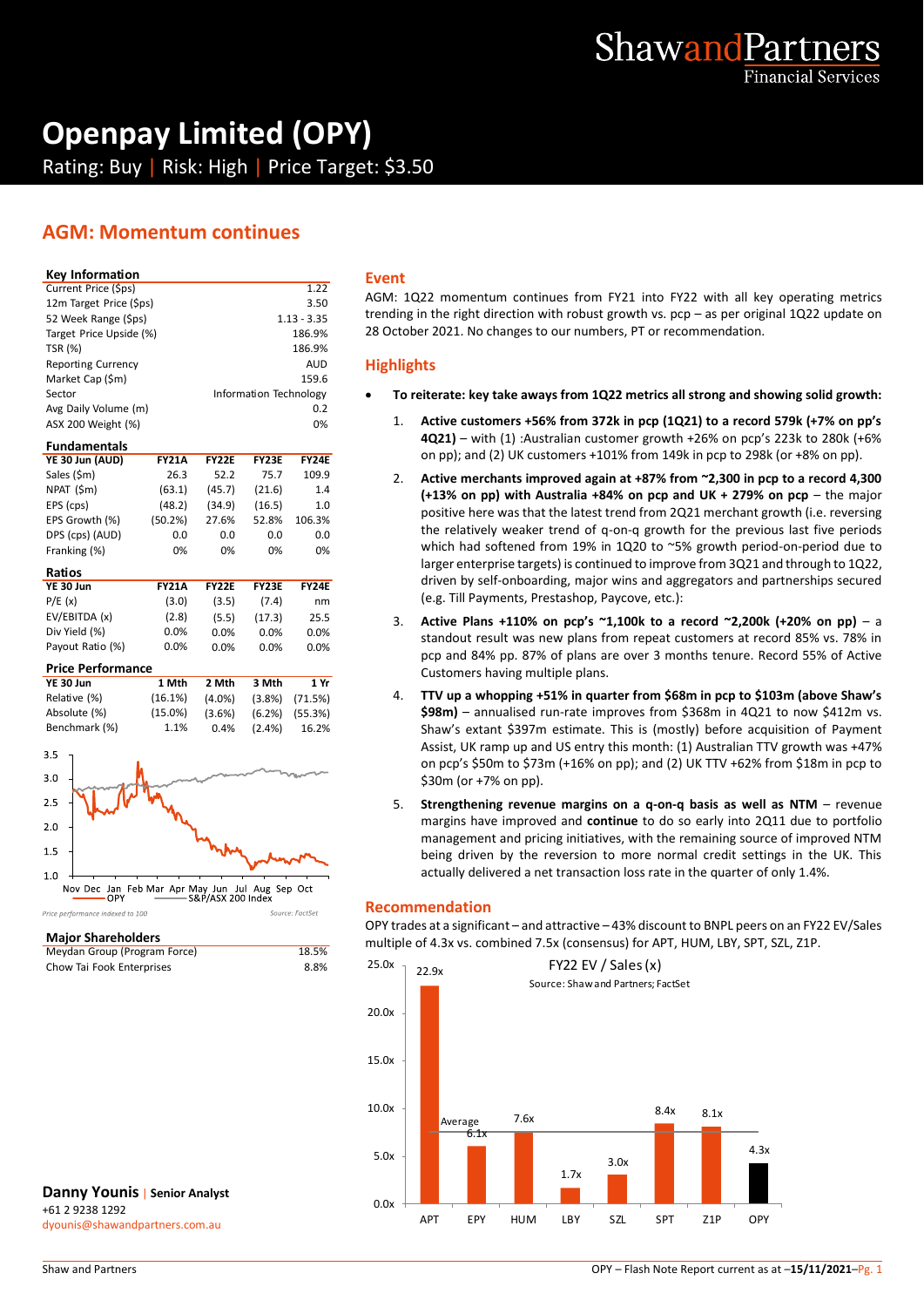# ShawandPartners

**Financial Services** 

#### **Openpay Limited Information Technology**

#### **FactSet: OPY-AU / Bloomberg: OPY AU**

| <b>Key Items</b>       | Data          | EP. |
|------------------------|---------------|-----|
| Recommendation         | <b>BUY</b>    | PE  |
| Risk                   | HIGH          | EV  |
| Price (\$ps)           | 1.22          | EV  |
| Target Price (\$ps)    | 3.50          | DP  |
| 52 Week Range (\$ps)   | $1.13 - 3.35$ | Di  |
| Shares on Issue (m)    | 130.8         | Fra |
| Market Cap (\$m)       | 159.6         | Pa  |
| Enterprise Value (\$m) | 204.8         |     |
| TSR (%)                | 186.9%        | Fre |
| <b>Valuation NPV</b>   | Data          | Pr  |
| Beta                   | 1.30          | Sal |
| Cost of Equity (%)     | 14.7%         | Sc  |
| Cost of Debt (net) (%) | 85.3%         | EВ  |
| Risk Free Rate (%)     | 3.0%          | EE  |
| Terminal Growth (%)    | 3.0%          | De  |
| WACC (%)               | 5.2%          | EВ  |

OPY, which is headquartered in Melbourne, Australia, is a fintech company that partners with merchants to provide Buy Now, Pay Later (BNPL) repayment plans to customers in-store, in-app and online. IPO on 16 December at \$1.60ps.



| <b>Financial Year End: 30 June</b>                |                      |               |                       |                 |                     |
|---------------------------------------------------|----------------------|---------------|-----------------------|-----------------|---------------------|
| <b>Investment Summary (AUD)</b>                   | FY20A                | <b>FY21A</b>  | <b>FY22E</b>          | <b>FY23E</b>    | <b>FY24E</b>        |
| EPS (Reported) (cps)                              | (32.1)               | (48.2)        | (34.9)                | (16.5)          | 1.0                 |
| EPS (Underlying) (cps)                            | (32.1)               | (48.2)        | (34.9)                | (16.5)          | 1.0                 |
| EPS (Underlying) Growth (%)                       | nm                   | (50.2%)       | 27.6%                 | 52.8%           | 106.3%              |
| PE (Underlying) (x)                               | (6.5)                | (3.0)         | (3.5)                 | (7.4)           | nm                  |
| EV / EBIT $(x)$                                   | (5.5)                | (2.7)         | (5.1)                 | (14.4)          | 37.1                |
| EV / EBITDA (x)                                   | (5.7)                | (2.8)         | (5.5)                 | (17.3)          | 25.5                |
| DPS (cps) (AUD)                                   | 0.0                  | 0.0           | 0.0                   | 0.0             | 0.0                 |
| Dividend Yield (%)                                | 0.0%                 | 0.0%          | 0.0%                  | 0.0%            | 0.0%                |
| Franking (%)                                      | 0%                   | 0%            | 0%                    | 0%              | 0%                  |
| Payout Ratio (%)                                  | 0.0%                 | 0.0%          | 0.0%                  | 0.0%            | 0.0%                |
| Free Cash Flow Yield (%)                          | (25.8%)              | (41.5%)       | (39.5%)               | (16.8%)         | (5.4%)              |
| Profit and Loss (AUD) (m)                         | <b>FY20A</b>         | <b>FY21A</b>  | <b>FY22E</b>          | <b>FY23E</b>    | <b>FY24E</b>        |
| Sales                                             | 18.3                 | 26.3          | 52.2                  | 75.7            | 109.9               |
| Sales Growth (%)                                  | 66.0%                | 44.1%         | 98.6%                 | 45.0%           | 45.2%               |
| <b>EBITDA</b>                                     | (30.1)               | (55.1)        | (37.4)                | (12.9)          | 8.9                 |
| EBITDA Margin (%)                                 | nm                   | nm            | (71.7%)               | (17.1%)         | 8.1%                |
| Depreciation & Amortisation                       | (1.3)                | (2.3)         | (2.6)                 | (2.6)           | (2.8)               |
| <b>EBIT</b>                                       | (31.4)               | (57.4)        | (40.0)                | (15.6)          | 6.1                 |
| EBIT Margin (%)                                   | nm                   | nm            | (76.6%)               | (20.6%)         | 5.6%                |
| Net Interest                                      | (4.0)                | (5.6)         | (5.7)                 | (6.0)           | (4.8)               |
| Pretax Profit                                     | (35.4)               | (63.1)        | (45.7)                | (21.6)          | 1.4                 |
| Tax                                               | 0.0                  | 0.0           | 0.0                   | 0.0             | 0.0                 |
| Tax Rate (%)                                      | 0.0%                 | 0.0%          | 0.0%                  | 0.0%            | 0.0%                |
| Minorities                                        | 0.0                  | 0.0           | 0.0                   | 0.0             | 0.0                 |
| <b>NPAT Underlying</b>                            | (35.4)               | (63.1)        | (45.7)                | (21.6)          | 1.4                 |
| Significant Items                                 | 0.0                  | 0.0           | 0.0                   | 0.0             | 0.0                 |
| <b>NPAT Reported</b>                              | (35.4)               | (63.1)        | (45.7)                | (21.6)          | 1.4                 |
| Cashflow (AUD) (m)                                | <b>FY20A</b>         | <b>FY21A</b>  | <b>FY22E</b>          | <b>FY23E</b>    | <b>FY24E</b>        |
| EBIT                                              | (31.4)               | (57.4)        | (40.0)                | (15.6)          | 6.1                 |
| Tax Paid                                          | 0.0                  | 0.0           | 0.0                   | 0.0             | 0.0                 |
| Net Interest                                      | (4.0)                | (5.6)         | (5.7)                 | (6.0)           | (4.8)               |
| Change in Working Capital                         | 18.2                 | 8.0           | 2.8                   | 19.0            | 0.9                 |
| Depreciation & Amortisation                       | 1.3                  | 2.3           | 2.6                   | 2.6             | 2.8                 |
| Other                                             | (41.7)               | (13.7)        | (12.9)                | (21.6)          | (10.2)              |
| <b>Operating Cashflow</b>                         | (57.6)               | (66.4)        | (53.1)                | (21.6)          | (5.2)               |
| Capex<br>Acquisitions and Investments             | (0.8)<br>0.0         | (0.3)<br>0.0  | (1.0)                 | (1.5)           | (2.2)<br>0.0        |
| Disposal of Fixed Assets/Investments              | 0.0                  | 0.0           | 0.0<br>0.0            | 0.0<br>0.0      | 0.0                 |
| Other                                             |                      | (3.7)         | (3.7)                 | (3.7)           | (3.7)               |
| <b>Investing Cashflow</b>                         | (1.1)                | (4.0)         |                       |                 | (5.9)               |
| <b>Free Cashflow</b>                              | (1.9)<br>(58.3)      | (66.7)        | (4.8)<br>(54.2)       | (5.2)<br>(23.1) | (7.4)               |
| Equity Raised / Bought Back                       | 83.8                 | 46.4          | 0.0                   | 0.0             | 0.0                 |
|                                                   | 0.0                  | 0.0           | 0.0                   | 0.0             | 0.0                 |
| Dividends Paid<br>Change in Debt                  | 1.2                  | 9.8           | 17.1                  | 14.8            | 1.2                 |
| Other                                             | 36.8                 | (4.1)         | 7.7                   | 7.7             | 7.7                 |
|                                                   |                      | 52.1          |                       |                 | 8.9                 |
| <b>Financing Cashflow</b><br>Exchange Rate Effect | 121.8<br>(1.0)       | 0.3           | 24.8<br>0.0           | 22.5<br>0.0     | 0.0                 |
| Net Change in Cash                                | 61.4                 | (18.0)        | (33.1)                | (4.3)           | (2.2)               |
|                                                   |                      |               |                       |                 |                     |
| <b>Balance Sheet (AUD) (m)</b><br>Cash            | <b>FY20A</b><br>70.1 | FY21A<br>52.1 | <b>FY22E</b><br>19.0  | FY23E<br>14.6   | FY24E<br>12.4       |
| <b>Accounts Receivable</b>                        | 45.2                 | 57.5          | 61.0                  | 80.7            | 82.3                |
| Inventory                                         | 0.0                  | 0.0           | 0.0                   | 0.0             | 0.0                 |
| <b>Other Current Assets</b>                       | 2.1                  | 5.1           | 5.1                   | 5.1             | 5.1                 |
| PPE                                               | 0.8                  | 0.8           | 0.8                   | 0.8             | 0.8                 |
| Goodwill & Intangibles                            | 1.1                  | 4.3           | 4.3                   | 4.3             | 4.3                 |
| Investments                                       | 0.0                  | 0.0           | 0.0                   | 0.0             | 0.0                 |
| Other Non Current Assets                          | 5.2                  | 3.7           | 3.7                   | 3.7             | 3.7                 |
| <b>Total Assets</b>                               | 124.5                | 123.5         | 93.9                  | 109.3           | 108.7               |
| Accounts Payable                                  | 6.6                  | 10.9          | 11.5                  | 12.2            | 13.0                |
| Short Term Debt                                   | 0.0                  | 18.3          | 18.3                  | 18.3            | 18.3                |
| Long Term Debt                                    | 37.2                 | 28.7          | 45.8                  | 60.5            | 61.8                |
| Income Taxes Payable                              | 0.0                  | 0.9           | 0.9                   | 0.9             | 0.9                 |
| Other                                             | 5.2                  | 5.5           | 6.4                   | 7.1             | 8.1                 |
| <b>Total Liabilities</b>                          | 49.0                 | 64.2          | 82.9                  | 99.0            | 102.0               |
|                                                   |                      |               |                       |                 |                     |
| Ratios<br>Net Debt / EBITDA (x)                   | <b>FY20A</b><br>1.1  | FY21A<br>0.1  | <b>FY22E</b><br>(1.2) | FY23E<br>(5.0)  | <b>FY24E</b><br>7.6 |
| Price to Book (x)                                 | nm                   | nm            | nm                    | nm              | nm                  |
|                                                   |                      |               |                       |                 |                     |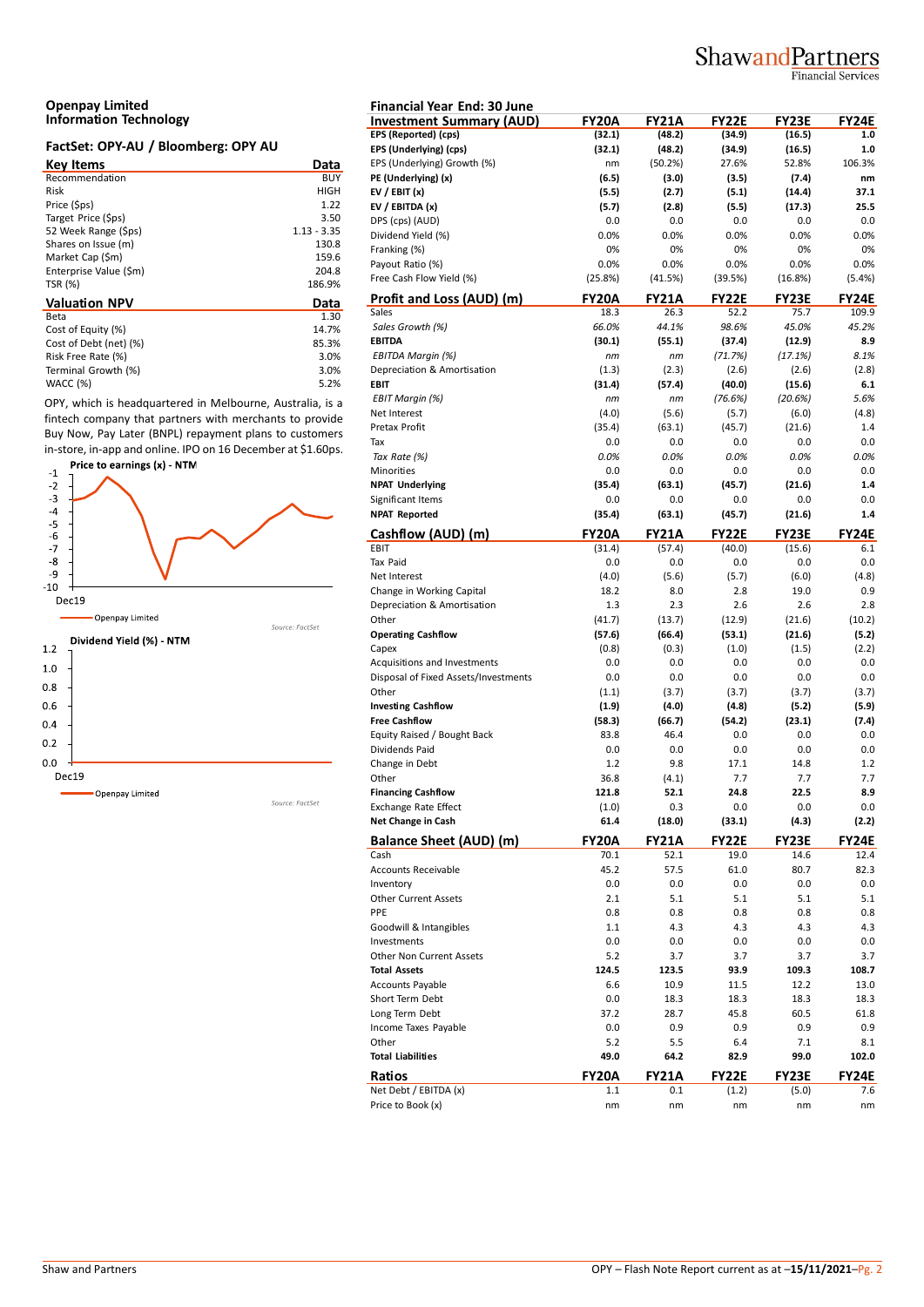## **Rating Classification**

| Buy              | Expected to outperform the overall market                                        |
|------------------|----------------------------------------------------------------------------------|
| Hold             | Expected to perform in line with the overall market                              |
| Sell             | Expected to underperform the overall market                                      |
| <b>Not Rated</b> | Shaw has issued a factual note on the company but does not have a recommendation |

## **Risk Rating**

| High   | Higher risk than the overall market – investors should be aware this stock may be speculative |
|--------|-----------------------------------------------------------------------------------------------|
| Medium | Risk broadly in line with the overall market                                                  |
| Low    | Lower risk than the overall market                                                            |

**RISK STATEMENT:** Where a company is designated as 'High' risk, this means that the analyst has determined that the risk profile for this company is significantly higher than for the market as a whole, and so may not suit all investors. Clients should make an assessment as to whether this stock and its potential price volatility is compatible with their financial objectives. Clients should discuss this stock with their Shaw adviser before making any investment decision.

| <b>Distribution of Investment Ratings</b> |       |                                |  |  |  |
|-------------------------------------------|-------|--------------------------------|--|--|--|
| Rating                                    | Count | <b>Recommendation Universe</b> |  |  |  |
| Buy                                       | 85    | 84%                            |  |  |  |
| Hold                                      | 15    | 15%                            |  |  |  |
| Sell                                      |       | 1%                             |  |  |  |





Buy